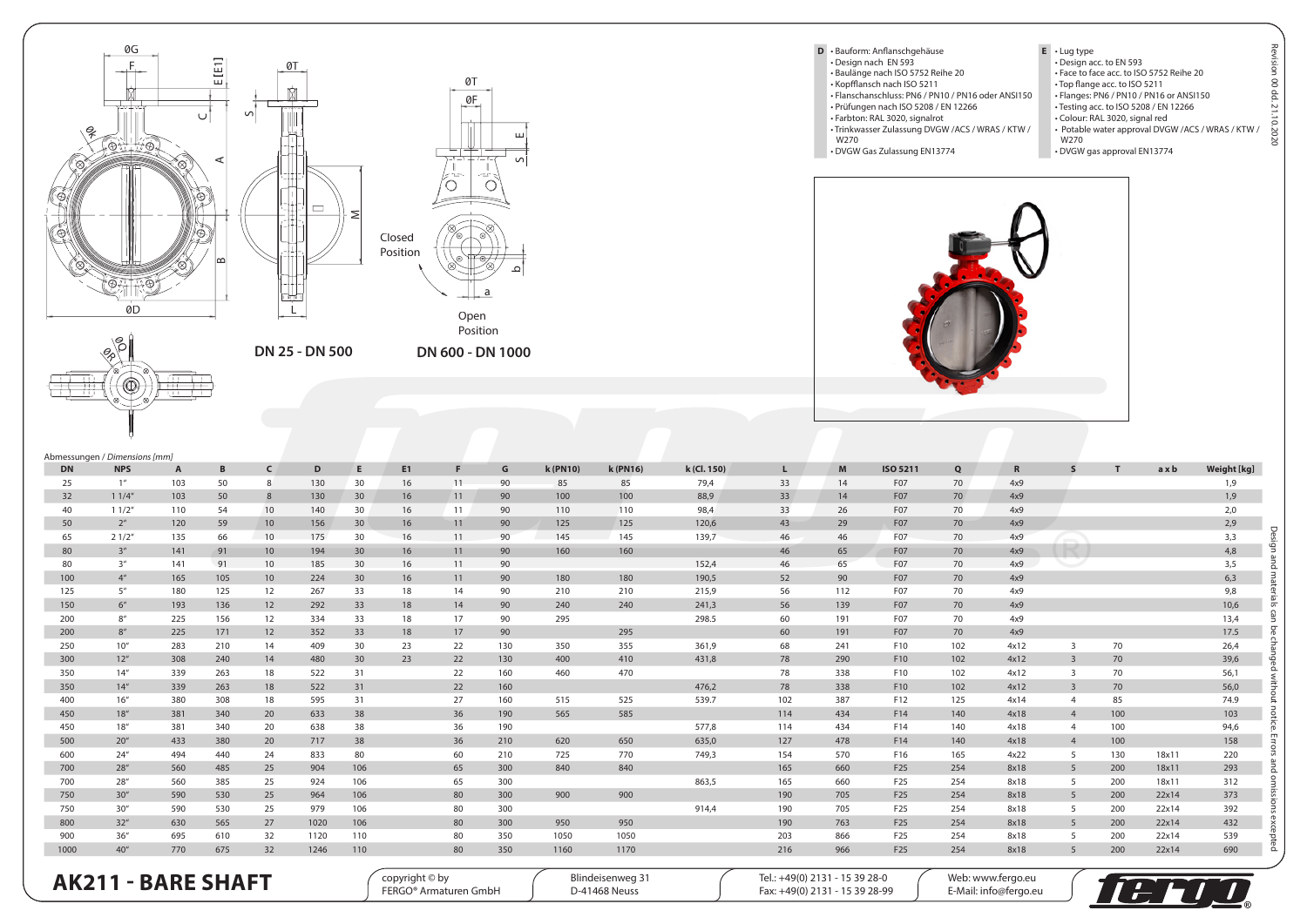

## **DN INCH PN D L E H Y L2 M Kg** 25 1" 10/16 130 33 49 151,5 202 220 90 2,3 32 1 1/4" 10/16 130 33 49 151,5 202 220 90 2,3 40 1 1/2" 10/16 140 33 49 159 213 220 90 2,5 50 2" 10/16 156 43 49 169 230 220 90 3,3 65 2 1/2" 10/16 175 46 49 184 252 220 90 3,7 80 3" 10/16 294 46 60 201 294 260 90 5,3

 4" 10/16 224 52 60 225 330 260 90 6,8 5" 10/16 267 56 75 255 381 315 90 10,4 6" 10/16 292 56 75 268 405 315 90 11,2 8" 10 334 60 75 300 476 315 90 14,0 8" 16 352 60 75 300 471 315 90 18,1

**AK211 - LEVER** 

Abmessungen / *Dimensions [mm]*

| Web: www.fergo.eu<br>Blindeisenweg 3<br>15 39 28-0<br>$+49(0)$<br>copvriaht © bv<br>lel.:<br>. .<br><b>FERGO</b><br>15 39 28-99<br>$+49(0)$<br>-41468 Neussبر<br>Fax:<br>√Gmb⊦ ،<br>: info@fergo.eu<br>Armaturen<br>÷-Mai.<br>- - |  |
|-----------------------------------------------------------------------------------------------------------------------------------------------------------------------------------------------------------------------------------|--|
|-----------------------------------------------------------------------------------------------------------------------------------------------------------------------------------------------------------------------------------|--|



Revision 00 dd. 21.10.2020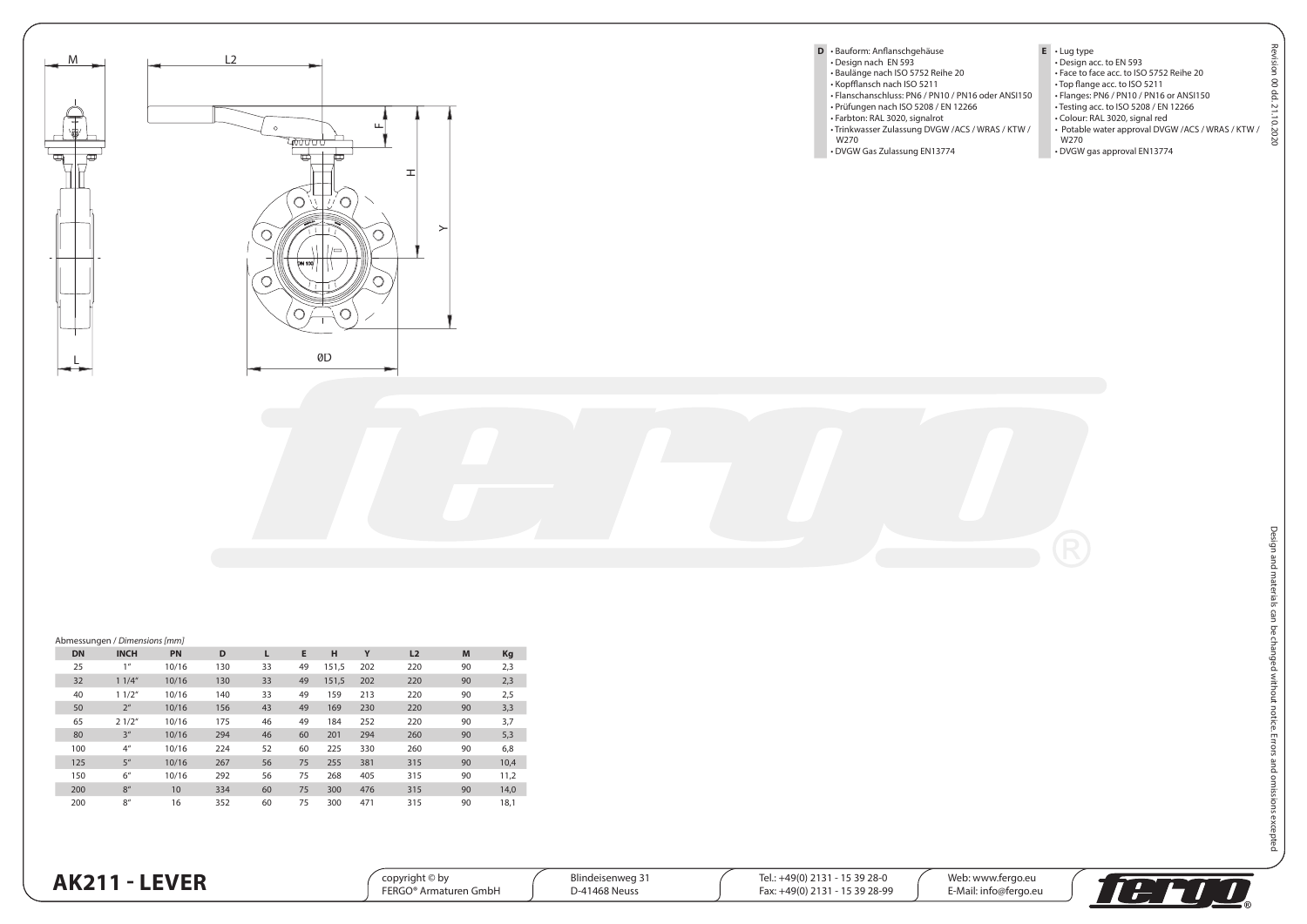

## Abmessungen / *Dimensions [mm]* **DN INCH PN D L E H Y L2 M Kg** 25 1" 10/16 130 33 113 215,5 266 260 90 2,5 32 1 1/4" 10/16 130 33 113 215,5 266 260 90 2,5 40 1 1/2" 10/16 140 33 113 223 277 260 90 2,7 50 2" 10/16 156 43 113 233 292 260 90 3,5 65 2 1/2" 10/16 175 46 113 248 314 260 90 3,9 80 3" 10/16 194 46 113 254 345 260 90 5,4 100 4" 10/16 224 52 113 278 383 260 90 7,0 125 5" 10/16 267 56 113 293 416 310 90 10,5 150 6" 10/16 292 56 113 306 422 310 90 11,3 200 8" 10 334 60 113 338 493 310 90 14,1 200 8" 16 352 60 113 338 508 310 90 18,2 250 10" 10/16 408 68 121 403 613 500 130 28,1

300 12" 10/16 480 78 121 429 669 500 130 41,4

**AK211 - REGULATOR** 

| $\mathsf{copyright} \otimes \mathsf{by}$<br><b>FERGO</b><br>' Armaturen GmbH | DI:<br>. د Blindeisenwed<br>1468 Neuss | \$5 39 28-0<br>$+49(0)$<br>╰<br>15 39 28-99<br>$-49(0)$<br>FdX. | Wet.<br>: www.ferao.eu<br>E-Mail: inf<br>: info@fergo.eu |  |
|------------------------------------------------------------------------------|----------------------------------------|-----------------------------------------------------------------|----------------------------------------------------------|--|
|------------------------------------------------------------------------------|----------------------------------------|-----------------------------------------------------------------|----------------------------------------------------------|--|

Revision 00 dd. 21.10.2020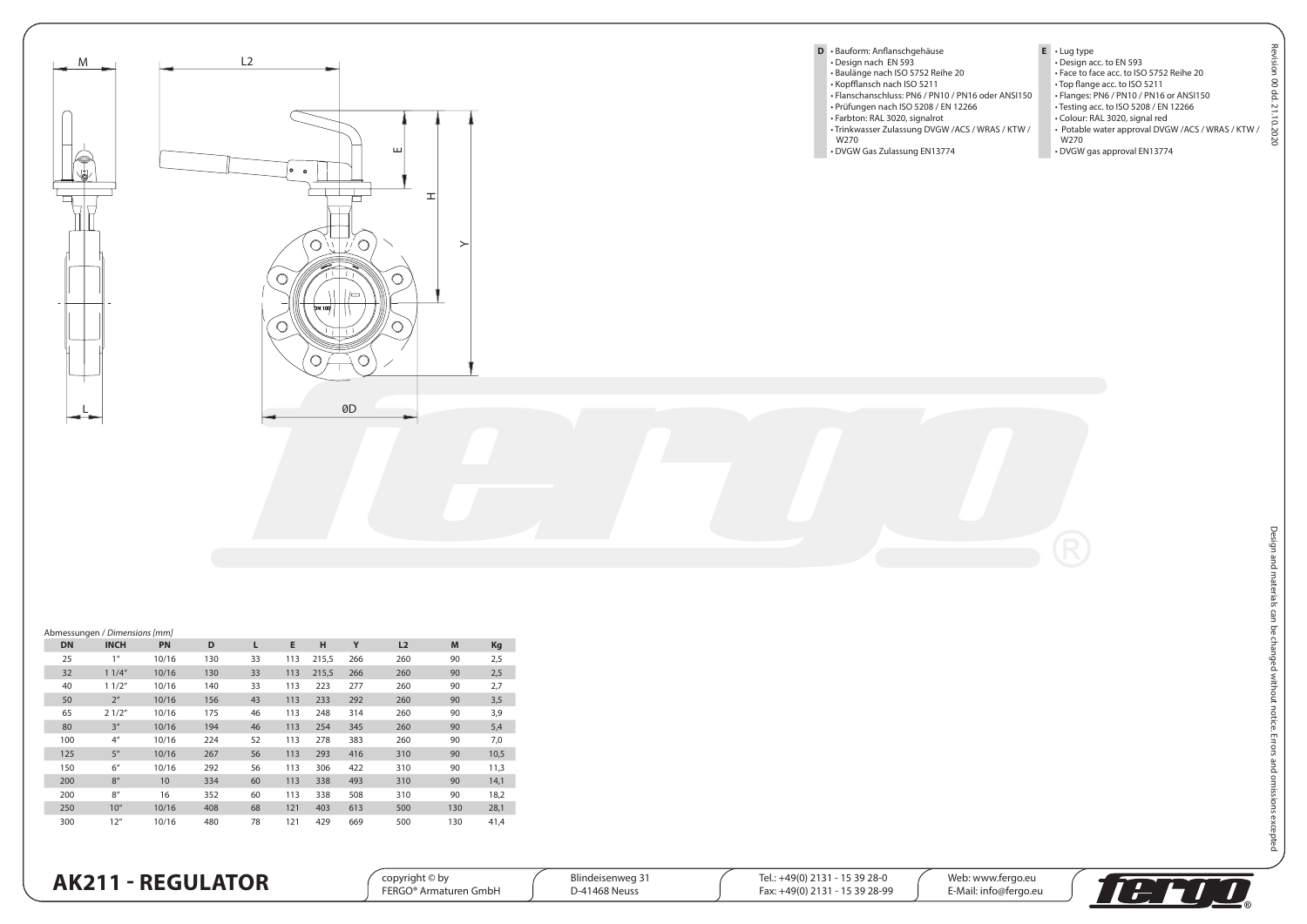

|                                                    | Е.                            | • Lug ty        |
|----------------------------------------------------|-------------------------------|-----------------|
| · Design nach EN 593                               |                               | • Design        |
| · Baulänge nach ISO 5752 Reihe 20                  |                               | • Face to       |
| • Kopfflansch nach ISO 5211                        |                               | $\cdot$ Top fla |
| · Flanschanschluss: PN6 / PN10 / PN16 oder ANSI150 |                               | • Flange        |
| · Prüfungen nach ISO 5208 / EN 12266               |                               | • Testinc       |
| · Farbton: RAL 3020, signalrot                     |                               | $\cdot$ Colour  |
| · Trinkwasser Zulassung DVGW / ACS / WRAS / KTW /  |                               | • Potabl        |
| W270                                               |                               | W270            |
| • DVGW Gas Zulassung EN13774                       |                               | · DVGW          |
|                                                    | D · Bauform: Anflanschgehäuse |                 |

**E** • Lug type • Design acc. to EN 593 • Face to face acc. to ISO 5752 Reihe 20 • Top flange acc. to ISO 5211 • Flanges: PN6 / PN10 / PN16 or ANSI150 • Testing acc. to ISO 5208 / EN 12266 • Colour: RAL 3020, signal red • Potable water approval DVGW /ACS / WRAS / KTW /

ion 00 dd. 21.10.2020

• DVGW gas approval EN13774

|           | Abmessungen / Dimensions [mm] |           |      |     |     |      |      |     |      |             |      |
|-----------|-------------------------------|-----------|------|-----|-----|------|------|-----|------|-------------|------|
| <b>DN</b> | <b>INCH</b>                   | <b>PN</b> | D    | L   | E   | н    | Y    | L2  | M    | $\mathsf N$ | Kg   |
| 25        | 1 <sup>u</sup>                | 10/16     | 130  | 33  | 125 | 190  | 241  | 129 | 43.5 | 50.5        | 3,1  |
| 32        | 11/4"                         | 10/16     | 130  | 33  | 125 | 190  | 241  | 129 | 43,5 | 50,5        | 3,1  |
| 40        | 11/2"                         | 10/16     | 140  | 33  | 125 | 198  | 252  | 129 | 43,5 | 50,5        | 3,3  |
| 50        | 2 <sup>u</sup>                | 10/16     | 156  | 43  | 125 | 208  | 267  | 129 | 43,5 | 50,5        | 4,2  |
| 65        | 21/2"                         | 10/16     | 175  | 46  | 125 | 223  | 289  | 129 | 43,5 | 50,5        | 4,6  |
| 80        | 3 <sup>u</sup>                | 10/16     | 194  | 46  | 125 | 229  | 320  | 129 | 43,5 | 50,5        | 6,0  |
| 100       | 4 <sup>''</sup>               | 10/16     | 224  | 52  | 125 | 253  | 358  | 129 | 43,5 | 50,5        | 7,6  |
| 125       | 5 <sup>''</sup>               | 10/16     | 267  | 56  | 160 | 286  | 410  | 135 | 43,5 | 50,5        | 11,3 |
| 150       | 6 <sup>''</sup>               | 10/16     | 292  | 56  | 260 | 298  | 435  | 135 | 43,5 | 50,5        | 12,0 |
| 200       | 8 <sup>u</sup>                | 10        | 334  | 60  | 200 | 355  | 511  | 152 | 52,5 | 59          | 16,0 |
| 200       | 8 <sup>u</sup>                | 16        | 352  | 60  | 200 | 355  | 526  | 152 | 52,5 | 59          | 20,1 |
| 250       | 10 <sup>u</sup>               | 10/16     | 408  | 68  | 250 | 442  | 652  | 222 | 61,2 | 70,5        | 29,8 |
| 300       | 12''                          | 10/16     | 480  | 78  | 250 | 468  | 708  | 222 | 61,2 | 70,5        | 43,1 |
| 350       | 14''                          | 10/16     | 522  | 78  | 250 | 498  | 762  | 222 | 61,2 | 70,5        | 59,5 |
| 400       | 16 <sup>u</sup>               | 10/16     | 595  | 102 | 300 | 572  | 880  | 277 | 68,8 | 72,5        | 84,0 |
| 450       | 18 <sup>u</sup>               | 10/16     | 633  | 114 | 400 | 630  | 970  | 321 | 96,5 | 91,5        | 122  |
| 500       | 20''                          | 10/16     | 717  | 127 | 400 | 682  | 1062 | 321 | 96,5 | 91,5        | 188  |
| 600       | 24''                          | 10/16     | 833  | 154 | 500 | 798  | 1239 | 408 | 138  | 140         | 255  |
| 700       | 28 <sup>u</sup>               | 10        | 904  | 165 | 500 | 864  | 1350 | 408 | 138  | 140         | 329  |
| 700       | 28''                          | 16        | 904  | 165 | 600 | 914  | 1400 | 456 | 138  | 140         | 333  |
| 750       | 30 <sup>u</sup>               | 10/16     | 964  | 190 | 600 | 944  | 1474 | 456 | 138  | 140         | 415  |
| 800       | 32 <sup>u</sup>               | 10        | 1020 | 190 | 600 | 984  | 1550 | 456 | 138  | 140         | 474  |
| 800       | 32''                          | 16        | 1020 | 190 | 700 | 1044 | 1608 | 510 | 180  | 156         | 487  |
| 900       | 36''                          | 10/16     | 1120 | 203 | 700 | 1108 | 1718 | 510 | 180  | 156         | 601  |
| 1000      | 40''                          | 10/16     | 1246 | 216 | 700 | 1184 | 1858 | 579 | 180  | 156         | 758  |
|           |                               |           |      |     |     |      |      |     |      |             |      |

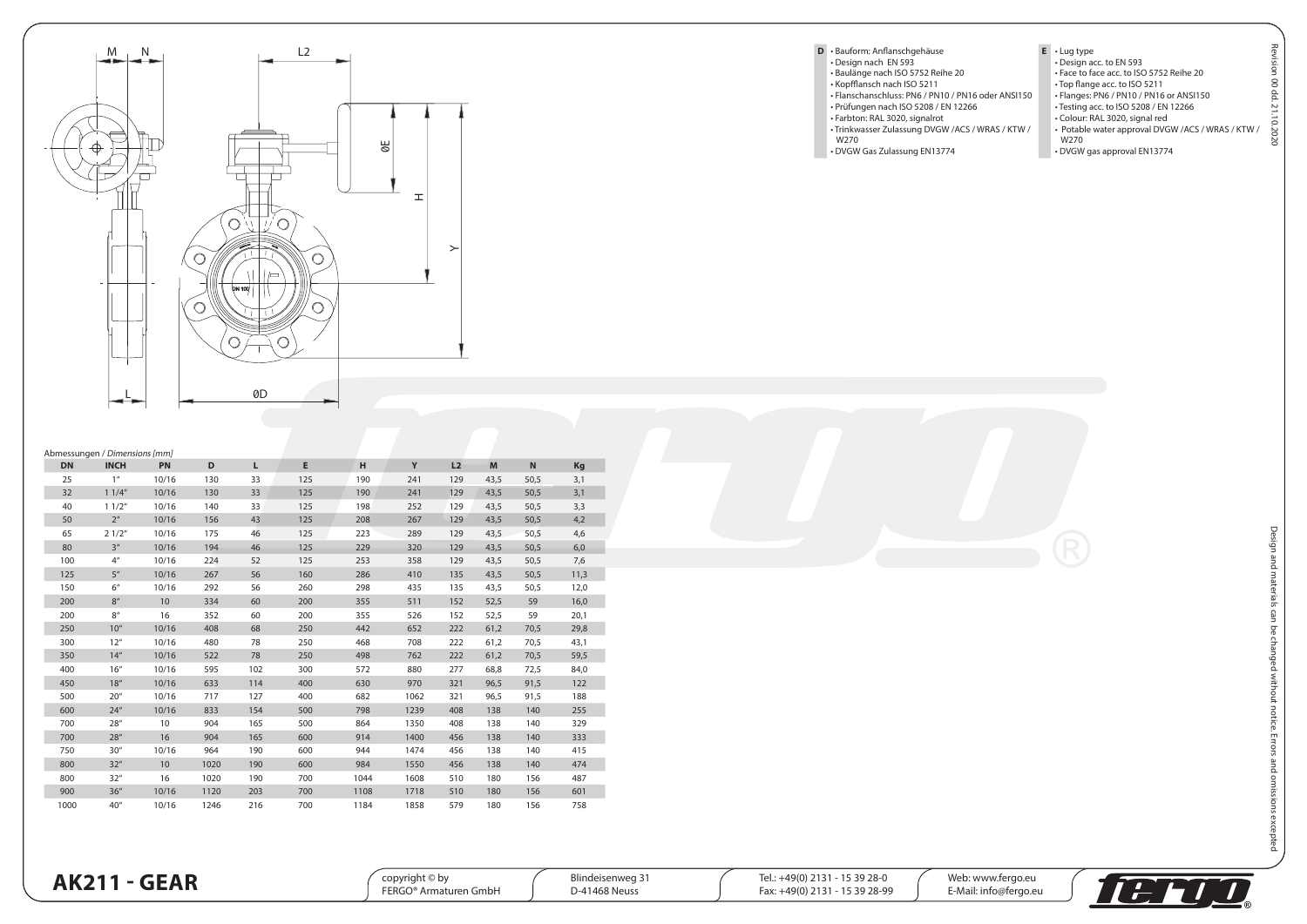

100 dd. 21.10.2020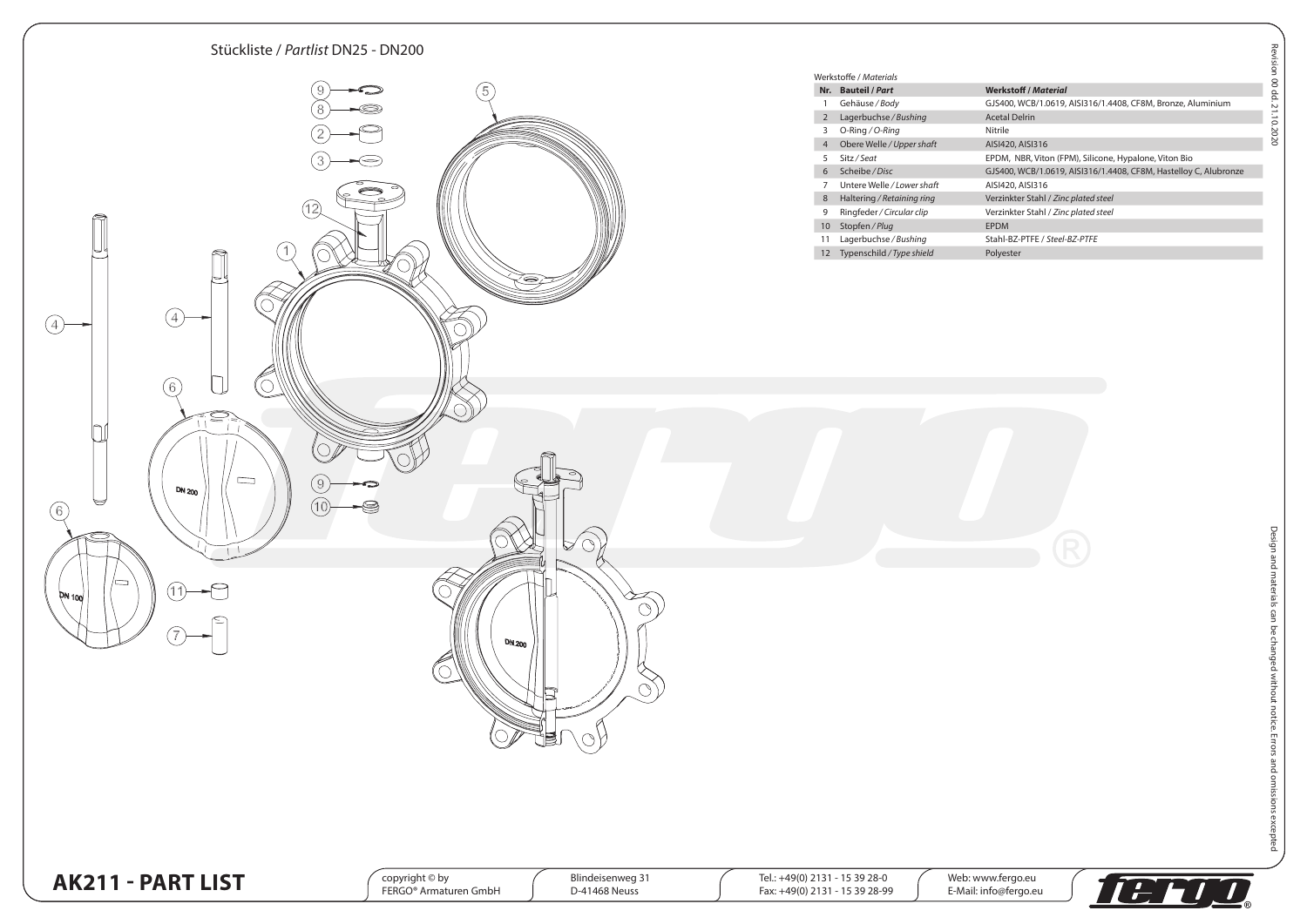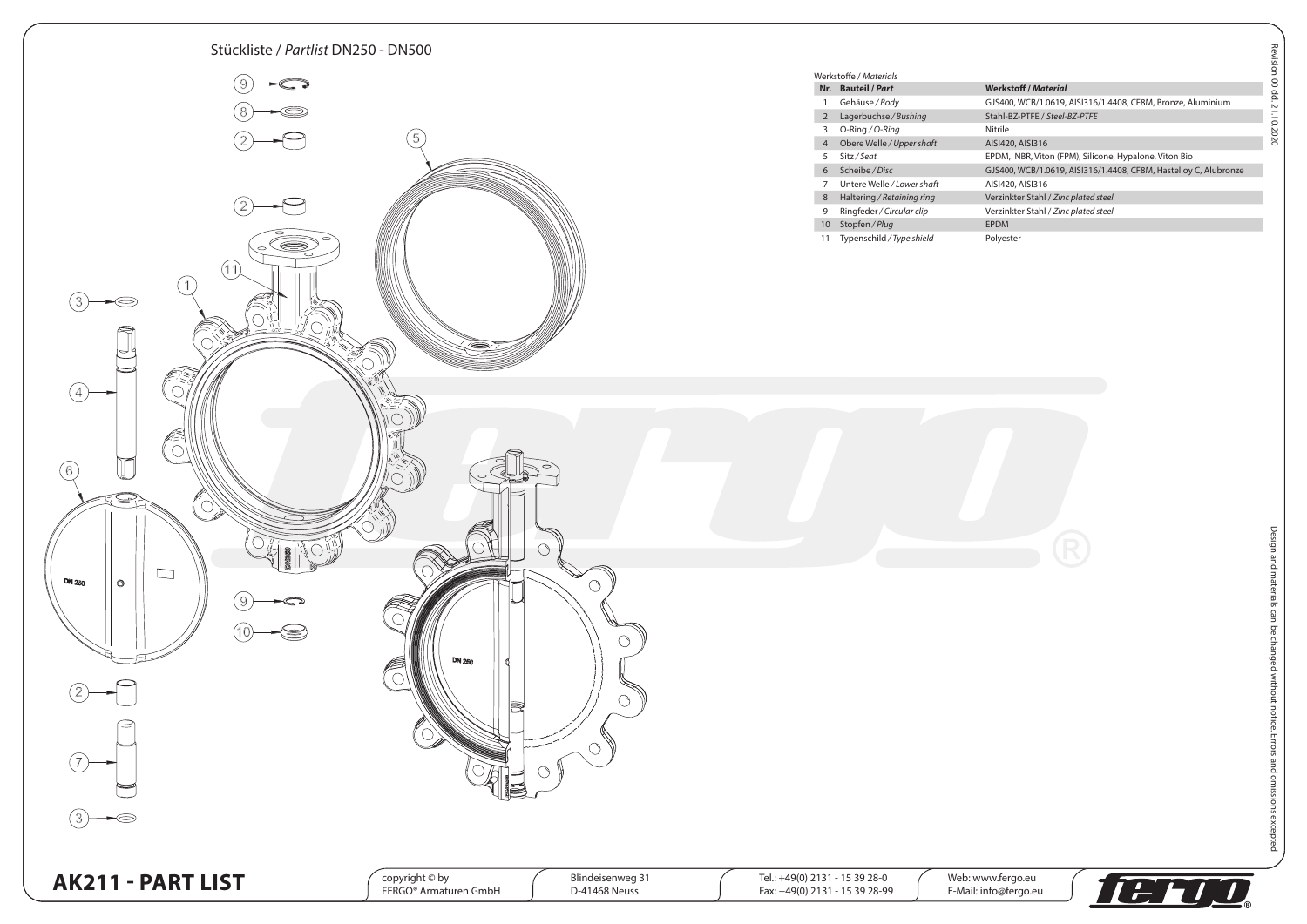

|                 | /erkstoffe / Materials     |                                                                  |
|-----------------|----------------------------|------------------------------------------------------------------|
| Nr.             | <b>Bauteil / Part</b>      | <b>Werkstoff / Material</b>                                      |
| 1               | Gehäuse / Body             | GJS400, WCB/1.0619, AISI316/1.4408, CF8M, Bronze, Aluminium      |
| 2               | Lagerbuchse / Bushing      | Stahl-BZ-PTFE / Steel-BZ-PTFE                                    |
| 3               | O-Ring / O-Ring            | Nitrile                                                          |
| $\overline{4}$  | Obere Welle / Upper shaft  | AISI420, AISI316                                                 |
| 5               | Sitz / Seat                | EPDM, NBR, Viton (FPM), Silicone, Hypalone, Viton Bio            |
| 6               | Scheibe / Disc             | GJS400, WCB/1.0619, AISI316/1.4408, CF8M, Hastelloy C, Alubronze |
| 7               | Untere Welle / Lower shaft | AISI420, AISI316                                                 |
| 8               | Abdeckung / Cover          | Stahl / Steel                                                    |
| 9               | Schrauben / Bolts          | Verzinkter Stahl / Zinc plated steel                             |
| 10 <sup>°</sup> | Abdeckung / Cover          | Stahl / Steel                                                    |
| 11              | Ringfeder / Circular clip  | Verzinkter Stahl / Zinc plated steel                             |
| 12              | Schraube / Screw           | Verzinkter Stahl / Zinc plated steel                             |
| 13              | Haltering / Retaining ring | Verzinkter Stahl / Zinc plated steel                             |
| 14              | Typenschild / Type shield  | Polyester                                                        |
|                 |                            |                                                                  |